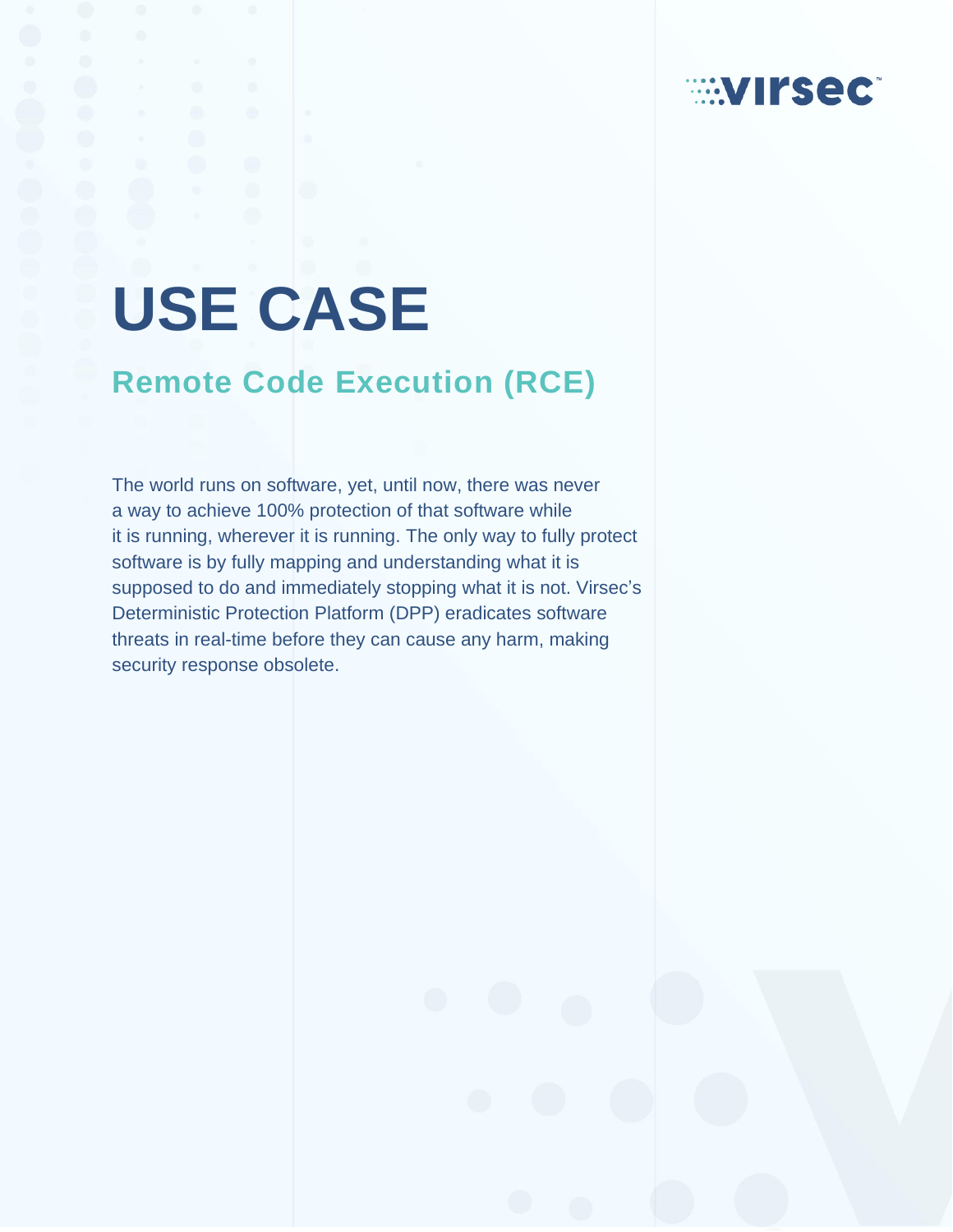## **Protection when seconds matter against Remote Code Execution**

## **Challenge:**

Conventional security tools can secure some IT infrastructure, but not all. WAFs, firewalls, endpoint detection, and response are essential, but what happens if the attackers are already in the system? Most of our legacy security focuses on the perimeter, and NIST implores us to assume the attackers are already inside the network. Many security teams concentrate on network protection and authorization, but the most dangerous attacks, such as Remote Code Execution (RCE), are executed undetected at the memory layer. Other technologies such as host-based IPS (HIPS), app control, and server endpoint suites have significant limitations against memory-based attacks. They tend to produce large quantities of false positives. File allow-listing is gaining popularity but can miss memory-based attacks that hijack legitimate applications that have been specifically allowed to run in the system.

Furthermore, threat hunting tools and artificial intelligence (AI) require prior knowledge of a given threat fingerprint and overlook an unknown threat hiding in plain sight. As a result, RCE attacks will continue unabated because our existing security tools are ineffective against them. Many conventional security vendors will have you believe that your adversary is repeatedly using the same techniques. This is a dangerous misconception. Organizations must assume that adversaries are well-funded, highly skilled, motivated, and effective. They will continue to create never-before-seen attack techniques, and they will keep hitting systems, whether you're ready or not. The most successful attacks are happening during runtime, and therefore we need complete software protection during runtime.

## **Solution:**

Virsec Deterministic Protection Platform (DPP) approach to security is to protect the application itself, placing guardrails around its code as it executes during runtime. DPP maps all acceptable files, processes, libraries, input, container images, and memory usage associated with all application workloads in any environment. This fully automated process ensures that any deviation from normal is instantly detected, treated as a threat, and blocked. Rather than trying to blacklist everything that is possibly *bad*, DPP enforces *good* through a zero-trust approach – ensuring that applications never get derailed, regardless of threats, vulnerabilities, or patch status. DPP provides unparalleled in-memory and runtime protection and can detect and stop evasive attacks like RCEs within milliseconds, with zero-dwell time.

## **Ensure Zero Trust where it matters most**

Even with existing Zero Trust practices and the best SOC strategy, never assume enough defenses are in place to secure running applications on a protected Host. Exploits now hijack control during runtime with remote code execution (RCE), and open persistent backdoors into critical systems. Concentrating trust and validation inside the workload stops advanced threats that bypass traditional zero-trust controls, turning benign inputs into malicious code, and derail software as it executes, at the memory level.

## **DPP delivers solid protection wherever your applications live**

Deterministic protection capabilities delivered by Virsec cover web, host, and memory with a contextual understanding of the underlying business logic and the expected application execution flow, stopping in real-time and with precision even the most advanced attacks across the entire application attack surface.



#### **Complete visibility**

Maps application and expected runtime behavior in minutes then monitors execution as code executes



#### **Reliability and integrity**

Guards process memory and process flow to ensure no malicious code executes and services run as intended



#### **Continuous Protection**

Automated defensive action that stops known and never-before-seen attacks in milliseconds automatically without human effort